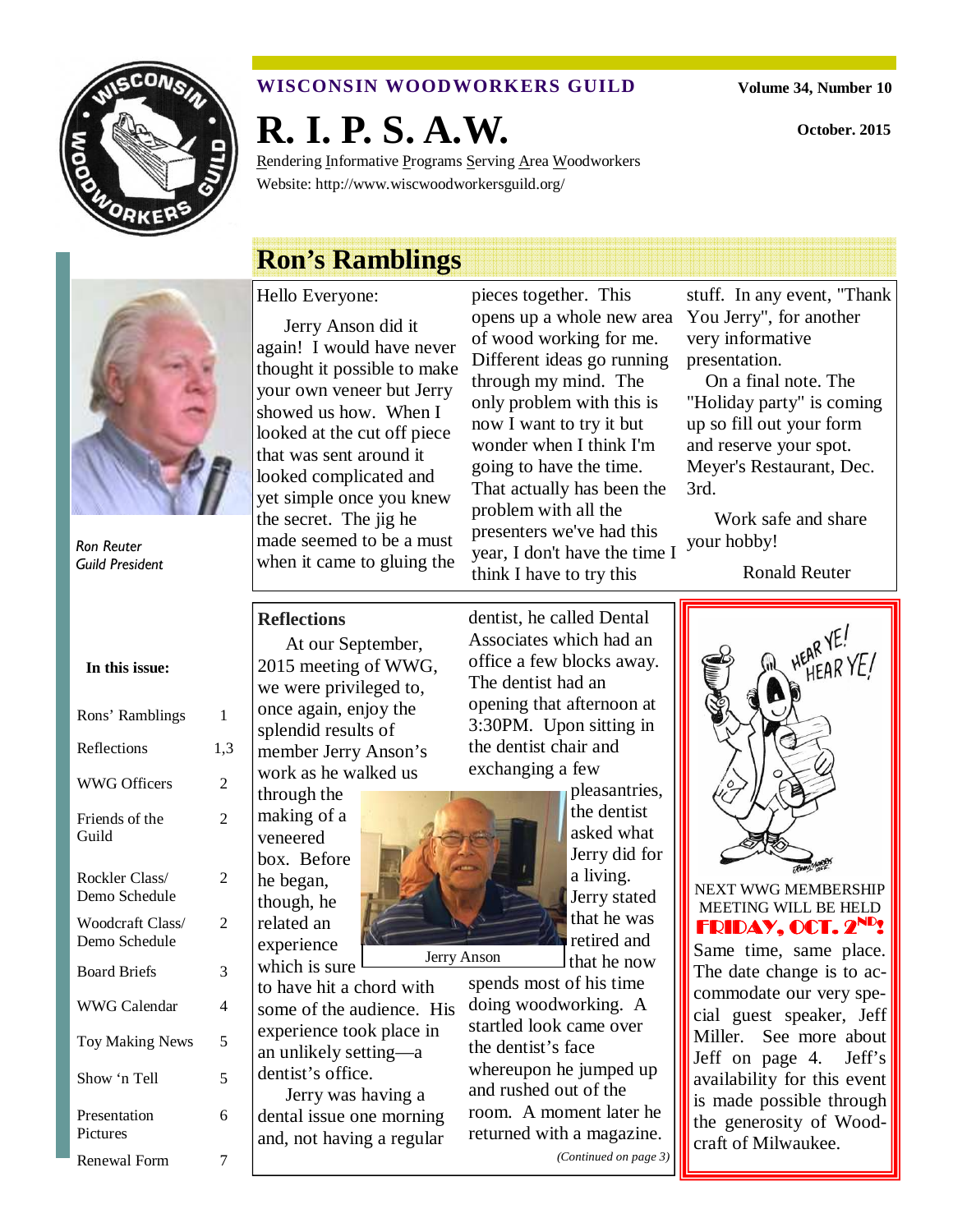## **WWG Officers**

| <b>President</b>      | <b>Ron Reuter</b><br>ronbo439@yahoo.com        | 262/784-5877 |
|-----------------------|------------------------------------------------|--------------|
| <b>Vice President</b> | <b>Greg Waldo</b><br>Waldog1050@sbcglobal.net  | 414/769-1553 |
| <b>Treasurer</b>      | <b>Andy Wagner</b><br>yxandy2001@sbcglobal.net | 414/327-7505 |
| <b>Secretary</b>      | <b>Ken Ochs</b><br>kochs@wi.rr.com             | 262/782-2135 |
| Program               | <b>Jay Pilling</b><br>Jaypilling537@gmail.com  | 414/425-5692 |
| <b>Toy Chairman</b>   | <b>Norm Lange</b><br>glfinman@wi.rr.com        | 920/474-7183 |
| <b>Raffles</b>        | Jim Schlarb.                                   | 262/968-4830 |
| <b>Membership</b>     | <b>Kevin Seigworth</b><br>kseigworth@wi.rr.com | 262/470-8916 |
| <b>Publications</b>   | Leila Crandall-Frink<br>leila.frink@gmail.com  | 414/453-4118 |
|                       | <b>Don Doss</b><br>FourPartHarmonyt@att.net    | 414/281-2854 |

## **Friends of the Wisconsin Woodworkers Guild**

**Homestead Finishing Products**, Cleveland, OH (216) 631-5309 www.homesteadfinishing.com

**Rockler's (The Woodworker's Store)** 1725 S 108th St, West Allis, (414) 774-1882

**Woodcraft,** 14115 W. Greenfield Ave New Berlin, WI 53151 Phone: (262) 785-6770

**Woodline USA** (800) 472-6950

**L&B Home Improvements**, Luke Bassler (414) 477-5381

## **RENEWAL TIME**

Your membership in Wisconsin Woodworkers Guild runs out on December 31, 2015. Renew now so you won't miss a single issue of R.I. P.S.A.W. Our editors spend countless hours making sure each issue is a valuable resource, not only for recapping the previous month's speaker, but also to keep you informed on all that your Guild is doing for you, for your hobby, and for our area.

Renewing is easy. Just fill out the Renewal Form on page 7 and send with your check for \$35.00 made payable to WWG. You can also pay by cash or check at a meeting. But don't delay! Fill out the Form and write your check NOW!

## **Rockler Class Schedule - Tuition assessed**

Bowl Turning w. Gary, Oct 2, 12:30pm - 5pm One-way Sharpening System w. Gary, Oct 3, 12pm - 3pm Cabinet Building 1/5 w. Pete, Oct 17, 9am - Noon Scroll Saw Box 1/2 w. Matt, Oct 17, 1pm - 2pm Intermediate Scroll Saw w. Matt, Oct 21, 10:30am - 11:30am Wood Pen Turning w. Gary, Oct 23, Noon - 3pm Cabinet Building 2/5 w. Pete, Oct 24, 9am - Noon Lidded Box Turning w. Gary, Oct 24, 9:30am - 4pm Scroll Saw Box 2/2 w. Matt, Oct 24, 1pm - 5pm Cabinet Building 3/5 w. Pete, Oct 31, 9am - Noon **Rockler Demonstrations**  10/3 Work Smart Day: Knife Making - 11AM 10/10 What's Turning Day: Nova Lathe Pen Turning - 11AM 10/17 Rockler Innovation Day: Steam Bending Kit - 11AM 10/24 21st Century Woodworking Day: CNC Shark Full Spectrum Laser - 11AM 10/31 Rockler Innovation Day: Cribbage Board - 11AM

*For further details, call Rockler: 414-774-1882. Location: 1725 S 108th St, West Allis* 

## **Woodcraft Class Schedule - Tuition assessed**

- Rough to Ready Lumber Dimensioning w/Dan, Th, Oct 8 & Tu Oct 13, 6 PM - 9 PM
- Woodworking for Women II w/Dan, Tu, Oct 13 & Th, Oct 22, 6 PM - 9:00 PM
- Band Saw Box w/Tom, Th, Oct 15, 6 PM 9 PM
- Basic Lathe 101 w/Mark Sun, Oct 18, 10:30 AM 3:30 PM & Tu, Oct 20, 6 PM - 9 PM
- Basics of Woodworking w/Chris Tu, Oct 20, Tu, Oct 27 & Tu Nov 3, 6 PM - 9 PM
- Let's Turn a Pen w/Melanie Th, Oct 29, 6 PM 9 PM

## **Woodcraft Demonstrations**

- Decorative Inlay Techniques w/Jeff Miller, Sat, Oct 3, 9:30 - Noon
- Incorporating Curves in Furniture w/Jeff Miller, Sat, Oct 3, 1 PM - 3:30 PM
- Bandsaw Blades & Fences for Resawing w/Chris, Sat, Oct 10, 1 PM - 2 PM
- Caricature Carving w/Frank Penne, Sat, Oct 31, Noon -2 PM

*For further details, call Woodcraft: 262-765-6770. Woodcraft is located at 14115 W. Greenfield Ave., New Berlin*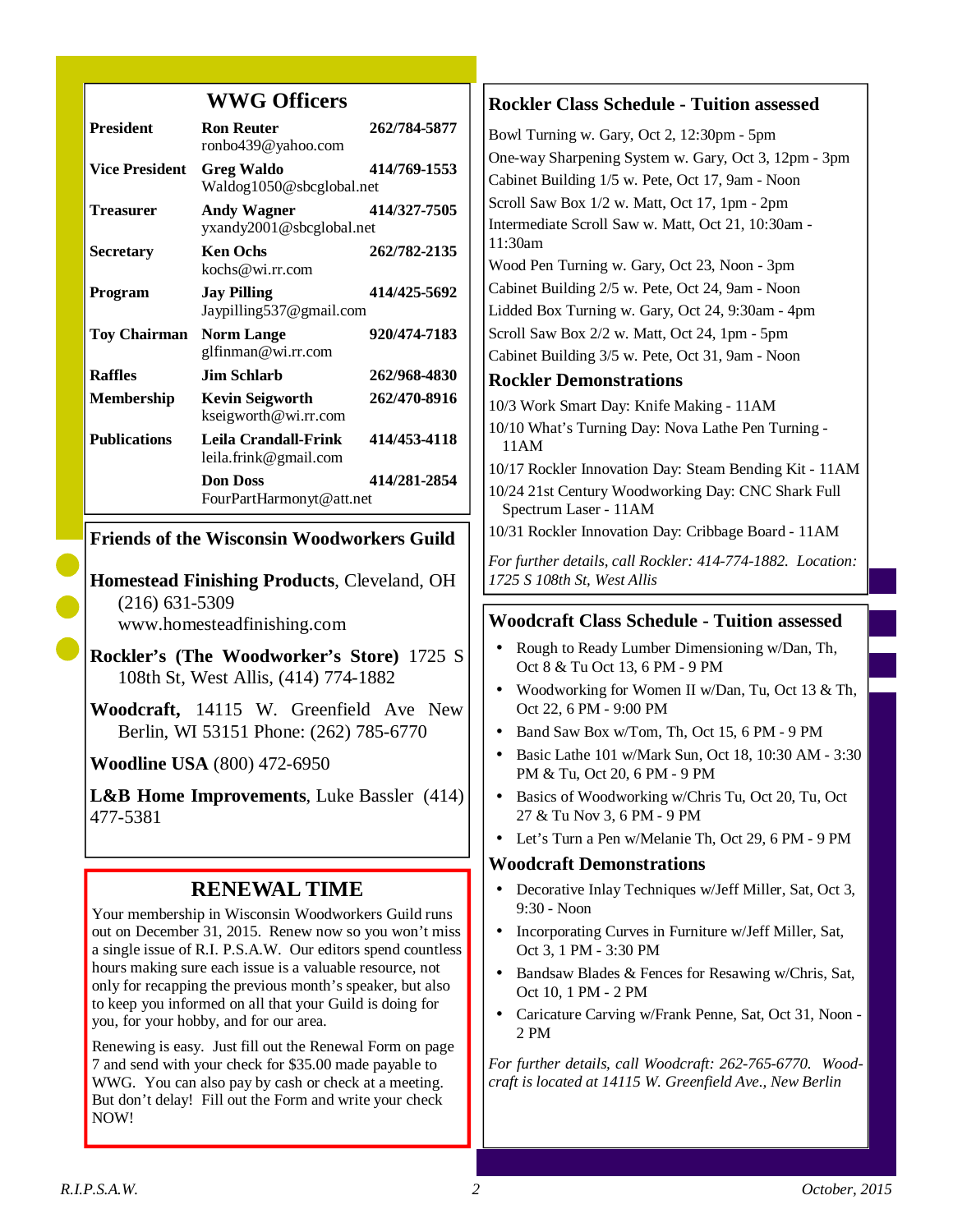#### *(Continued from page 1)*

Showing a picture to Jerry, the dentist anxiously asked, "Can you make this for me?"

As Jerry now advises, be careful what you say when you go to a dentist!

Jerry's presentation provided a detailed view of how to make a veneered box. He started by discussing some of the tools he uses in making the box. Jerry owns a Sears bandsaw which he bought about 15 years ago. He is a strong proponent of the Timberwolf blade since the teeth are cut with a laser, unlike most other blades which are stamped. He has a  $1/8$ " blade and a  $\frac{1}{4}$ " blade, 4 TPI. He hasn't had a need for going to a wider blade.

As a matter of interest, Jerry uses a 42T carbide blade is his table saw. He uses this for ripping and crosscutting.

The construction of the veneered box starts with making the veneer. He resaws the various shades of wood using the bandsaw and then sandwiches the pieces of wood to make the desired pattern.

He uses a custom-made press to hold them in place while the glue dries. After allowing 24 hours for the glue to dry, he goes back to the

bandsaw and slices 1/16"-wide strips. He then cuts the ends off a few strips – some at right angles and some at 45 degrees. Using two mirrors set on ends at 90 degrees, he plays with the strips to develop the pattern he wants. The mirrors allow him to work with only a quarter of the pattern since the mirrors create the other three quarters.

Once the desired pattern has been achieved, the strips are cut and assembled to create the desired pattern in such a way that all sides of the box are created as one piece. Now it's time to add the base wood to the box. Jerry uses  $\frac{1}{2}$ " ply for the sides and ¼" for the top and bottom. The veneer is laminated to the base wood using Cold Press Veneer Glue and a vacuum press.

Jerry applies the finish to the box before assembly – both inside and out. He uses Hand Rubbed Wipe On Poly – Clear Satin – full strength. He wipes on two coats, sanding between coats with 320-grit sandpaper.

Thanks, Jerry, for an excellent presentation! Be sure to review the pictures on page 6.

Respectfully Submitted, Don Doss

## **Wisconsin Woodworkers Guild Board Briefs – September 3, 2015**

**Attendees:** Ron Reuter, Greg Waldo, Jay Pilling, Don Doss, Kevin Seigworth, Ken Ochs, and Andy Wagner (late arrival).

**Treasury Balance:** \$6,074

**Membership:** Paid 2015 membership is at 115.

**Secretary:** Fifty-eight (58) members/guests attended the September meeting. **Other:**

- 1. The need for more space at the December dinner for attendees and toys was discussed. It was pointed out that bringing all the toys to the dinner makes it easier to split them up according to the needs of each receiving shelter.
- 2. Kevin Seigworth brought one of the new lanyards for name tags. They will be easier to use than the present pin-on tags, but we're still searching for the best way to store them.
- 3. A couple of available display cases were discussed. One would require a base to be made. Also, permission must be obtained from Woodcraft to bring a display case into our meeting area.
- 4. A reminder that all items for publication in the Ripsaw should be sent to both Leila Crandall-Frink (leila.frink@gmail.com) and Don Doss (FourPartHarmony@att.net).

Respectfully Submitted, Ken Ochs

#### POINTS TO PONDER:

- You know, I spent a fortune on deodorant before I realized that people didn't like me anyway.
- I thought about making a fitness movie for folks my age and call it 'Pumping Rust'.
- The easiest way to find something lost around the house is to buy a replacement.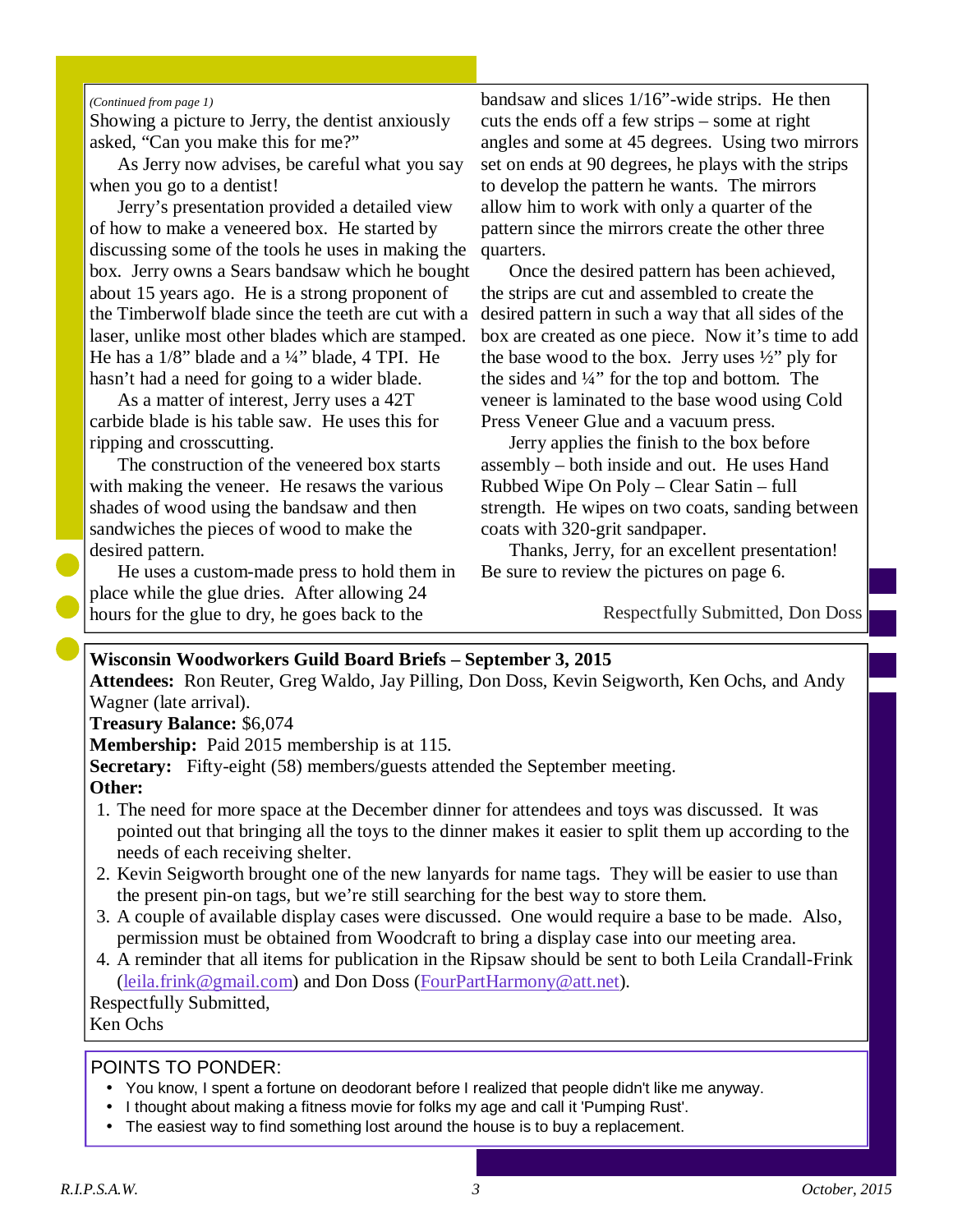# **WWG CALENDAR**

**October 2nd** - **Friday Meeting** - Jeff Miller, Furniture Design - see below for info on Jeff

**November 5th** - **Kevin Seigworth:** Kevin will present and demo all you need to know to get razor sharp edges on your tools. The process Kevin will review can be applied with any of the hand sharpening systems including water stones, oil stones, diamond plates and sandpaper on glass.

**December 3rd - Christmas Party & Christmas Toy Distribution:** Meyer's Restaurant, 4260 S. 76th St., Greenfield, WI. Three entrances to parking: one off 76th Street just north of Walgreens, the second off Cold Spring Road just east of Walgreens, and the third off Forest Home Avenue.

*Please submit your thoughts and ideas to Jay for programs you'd like to see in the future, either for one of our meetings or as a field trip. Jay is currently working on booking presentations on Native American Flutes, Canes, and Hand-Tool-Made Chairs. You won't want to miss any of these! Many of the techniques used in these presentations can be applied to projects you're currently working on or those you're contemplating for the future.* 

Respectfully submitted, Jay Pilling, Program Chairman

# **Jeff Miller**

 Jeff Miller is a designer, craftsman, prolific writer and an active teacher both at his own woodworking school in Chicago http:// www.furnituremaking.com/, and at furniture schools around the country. His furniture has won numerous awards, has been in shows around the country, and is in the collection of the Chicago History Museum. His book, *Chairmaking and Design*, won the Stanley award for Best-How-To Book of 1997. He has also written the books, The Foundations of Better Woodworking, Beds, and Children's Furniture Projects. Jeff is a frequent

## **Raffle and Door Prizes**

Raffle winners were: George Egenhoefer, Bill Godfrey, Shawna Henderson, Ron Pederson, Jay Pilling (2!), Ron Reuter, Larry Teufel & Andy Wagner. Larry chose the steel tool stand which he used to construct a sanding station, pictured. Congratulations, Larry, and all the winners!

Door Prize winners were: George Egenhoefer, Randy Jacques, Mike Mitten, Jim Murphy & Ron Reichert. Congratulations to all the winners!

#### **Guests:**

Art Boettcher Jerry Hiley

**New member:**  Tim Vlasis



contributor to Fine Woodworking and Popular Woodworking Magazine.

The Milwaukee Woodcraft store is sponsoring Jeff's visit to Milwaukee on October 2 and 3. On Friday evening at 7 PM Jeff will present on the topic of furniture design at the Wisconsin Woodworkers Guild meeting which is held in the lower level at Woodcraft. All are welcome to attend this presentation as a guest of the Wisconsin Woodworkers Guild. On Saturday, Jeff will be in the Woodcraft store and will demo decorative inlay techniques in the morning and incorporating curves into your furniture work in the afternoon.

**Christmas Party, December 3 \$22.00/person, reserve your seats now!**  Please bring the door prizes you've created to either the October or November Guild meetings.



**Great food, great service, great entertainment, great fun!** 



# **Woodworker of the Year**

The winner of this award for 2014 was Jim Schlarb. Who will win this coveted award for 2015? Please bring your nomination to our October meeting.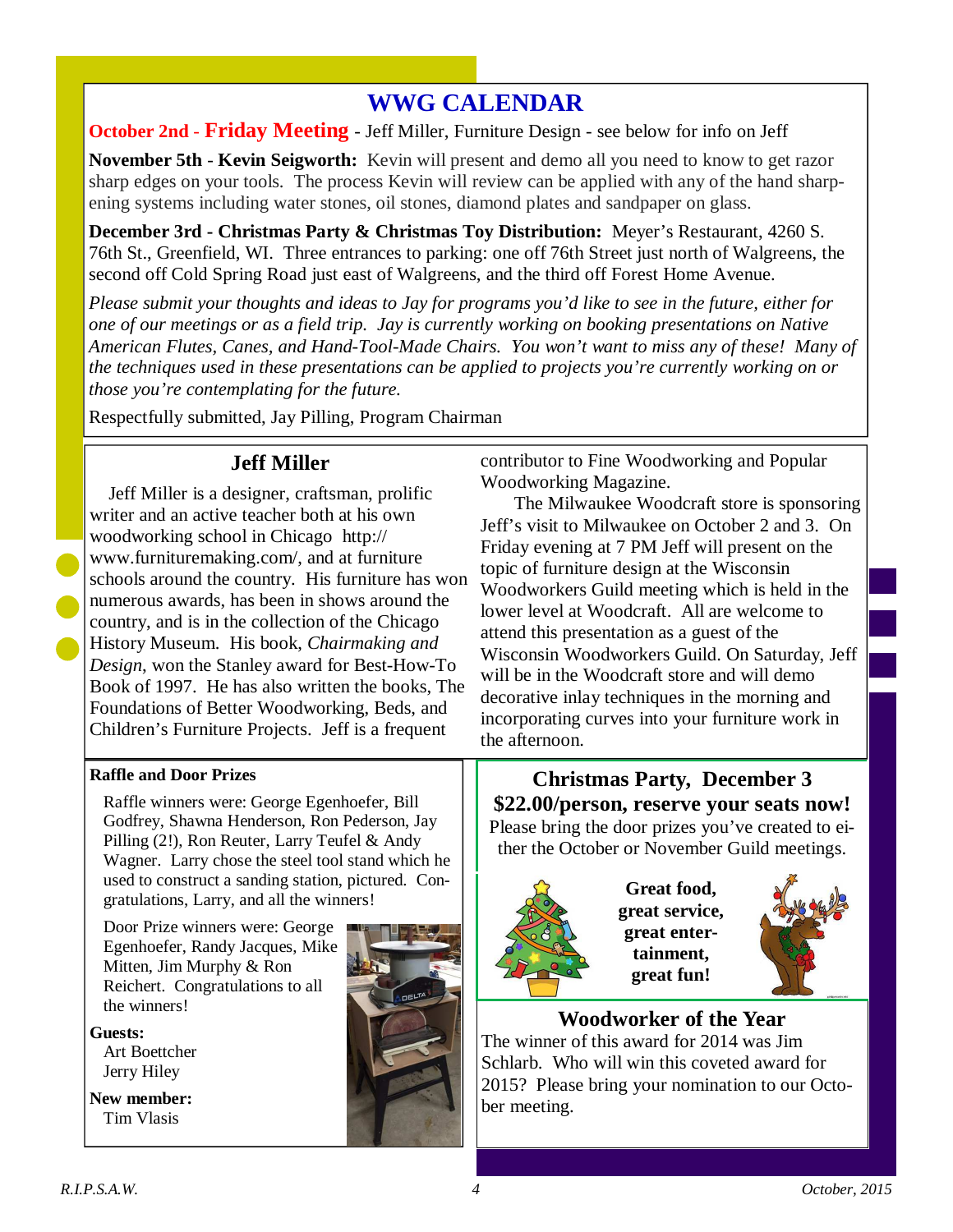# **Fall Art Tour October 16-18, 2015 10am - 6pm**

## **Mineral Point • Spring Green • Dodgeville • Baraboo**

The third full weekend each October, some of Wisconsin's best-known artisans open their studios, allowing visitors a unique, behind-the-scenes view into how their work is created. These artists include painters, sculptors, potters, weavers, jewelers, woodworkers, mixed-media artists and more. The Tour draws visitors from all over the country! More details at http://fallarttour.com.

## **Toy Making News**

Our Christmas Elves have been hard at work for several weeks, both in their own shops as well as on Monday's from 9am until about 2pm at Woodcraft. Members who wish to participate in this endeavor are encouraged to show up. Members who are working on their own and need parts, should contact Norm Lange by phone at 920-474-7183 or by e-mail at glfinman@wi.rr.com.

# **SHOW 'N TELL**



Jim Schlarb

Al Herwig George Egenhoefer



Greg Waldo





Jay Pilling



Klaus Zunker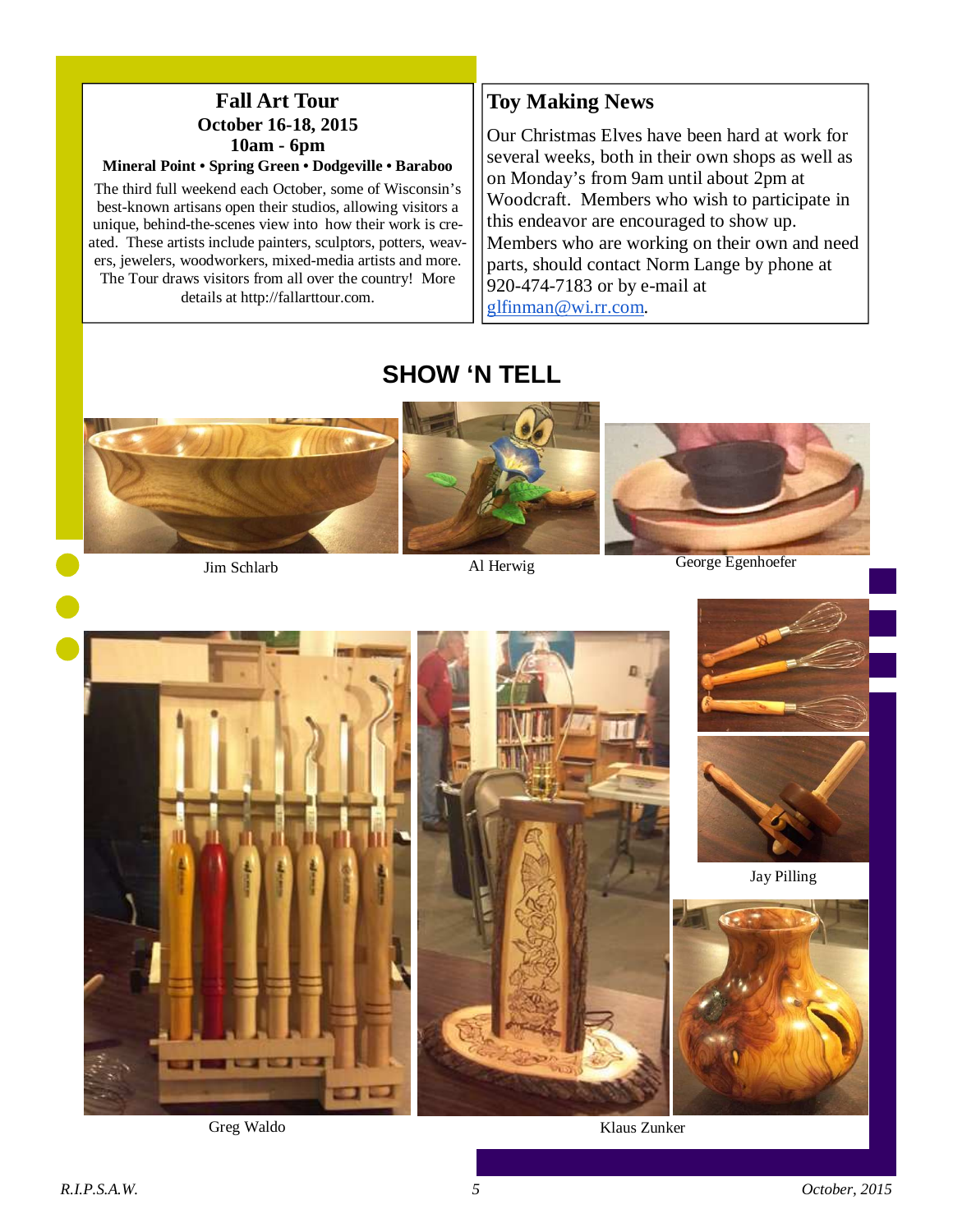